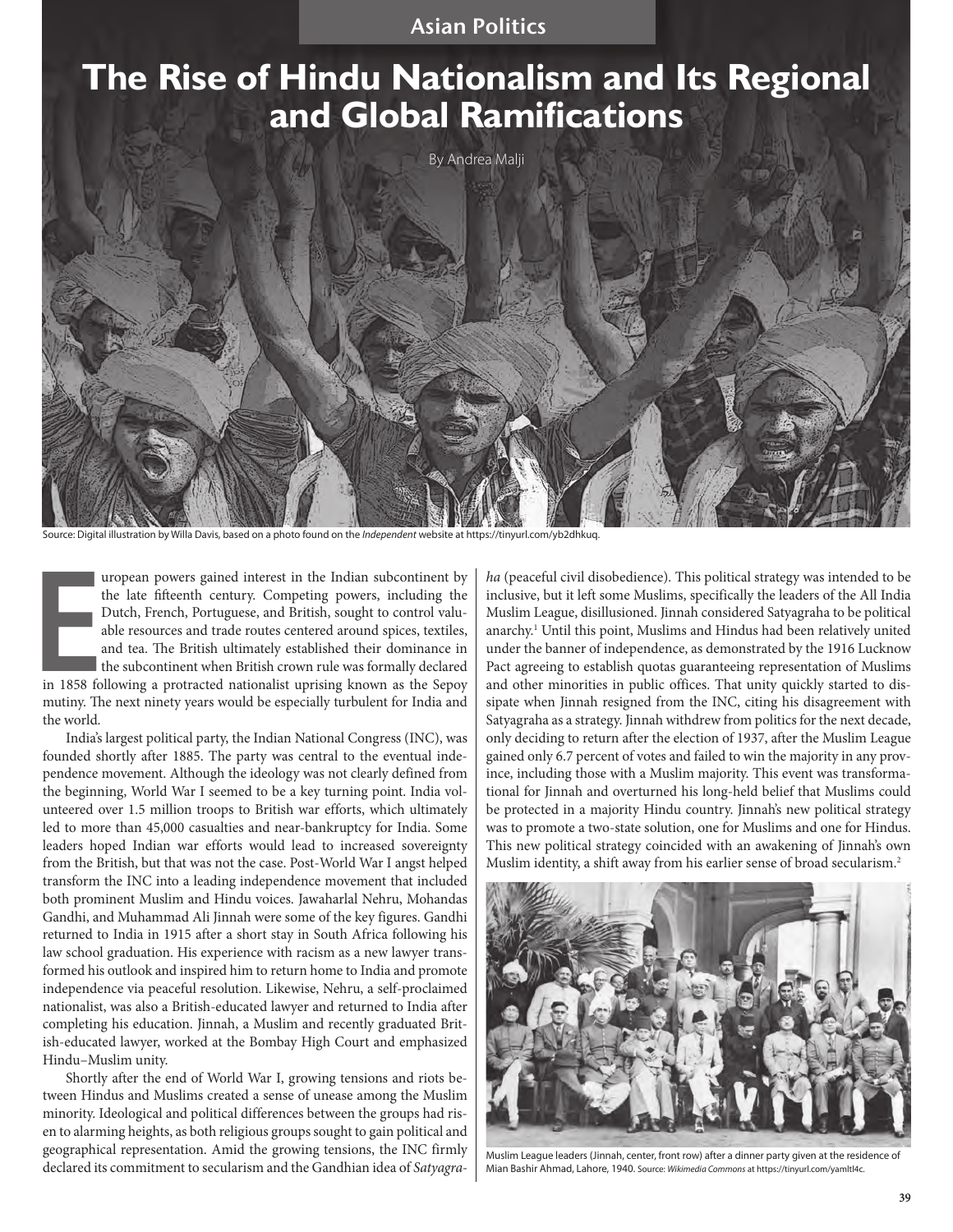**Ultimately, estimates suggest that one to two million people perished from violence or illness during the Partition.**

the pure") was announced, and a partition line splitting the subcontinent into two was hastily drawn by Sir Cyril Radcliffe, a British bureaucrat with limited background knowledge of India. Radcliffe and his British cabinet mission divided the Indian provinces on the basis of their religious

> makeup; the Hindu majority states in the middle would become India and the two noncontiguous Muslim majority provinces on each side of India would become East and West Pakistan. What followed was the largest known movement of humankind, around fifteen million people, as Hindus from Pakistan relocated to India, and Muslims from India to Pakistan. Limited oversight by the withdrawing British forces and a chaotic new independent government were unable to oversee the migration and provide ample security. Increased religious tensions and poor execution of the Partition led to widespread violence among the migrants. Ultimately, estimates suggest that one to two million people perished from violence or illness during the Partition. Following the bloody Partition and legacy of communal violence, the newly independent government of India, led by Nehru and the INC, was determined to enshrine secular and socialist principles in its Constitution. On January 26th, 1948, India adopted its Constitution, declaring India a secular state. The INC wanted to ensure that the bloody historical legacy between Muslims and Hindus would not become a regular feature of Indian society. India's secular identity separated itself from Pakistan's religious-based identity. Unfortunately, the Partition failed to resolve tensions between Hindus and Muslims. By Oc-



1947 Partition of India. Source: *Wikimedia Commons* at https://tinyurl.com/y75enlvz.

Calls for independence amplified during and shortly after World War II as Indian soldiers again entered a world war fighting on behalf of the British. The Congress Party demonstrated its disapproval by initiating a campaign of civil disobedience against the British. Both Gandhi and Nehru were eventually arrested for their displays of opposition. During their incarceration, Jinnah nearly consolidated support from the Muslim community, identifying himself as the fierce protector of Muslims in the subcontinent. As World War II came to an end, riots and interreligious violence between Hindus and Muslims was occurring at alarming rates. Public animosity between Gandhi and Jinnah, in addition to inflammatory speeches by regional politicians, further inflamed communal tensions. Muslims and Hindus fought to control neighborhoods that had historically been religiously diverse. The future was increasingly unclear, and each side held the other responsible for the uncertainty.

Exhausted from World War II, the British were ready to withdraw their personnel. In 1946, one year after the war ended, nationwide elections were held with both the Muslim League, led by Jinnah, and the INC, led by Nehru, on the ballots. Compared to 1937, the Muslim League did substantially better, winning the vast majority, 90 percent, of Muslim districts. Jinnah took this result to mean widespread support for his call for a separate Muslim homeland.3 On August 14th, 1947, the birth of Pakistan (the "land of tober 1947, India and Pakistan were already at war with one another over the state of Kashmir.

#### Kashmir

Upon independence, there were 565 princely states throughout India. Princely states were independent polities and not formally considered part of British India. Following the Partition, princely states were given the decision to select which country to join. For most princely states, this was a simple decision; Muslim-majority states in close proximity to Pakistan joined Pakistan, while Hindu states joined India. One leader*,* Maharaja Hari Singh, had difficulty deciding which side to join. Singh was a Hindu leader of the primarily Muslim state of Kashmir. Before he could make his decision, Pakistani and tribal forces attacked and occupied the princely state. The maharaja turned to India for help. India agreed to intervene on the condition that Singh sign an instrument of accession agreeing to cede Kashmir to India. The maharaja agreed, but the conflict continued until both parties went to the UN to resolve the conflict in April 1948. Both parties agreed to the resolution (Resolution 47), and eventually, a line of control was adopted, with India gaining two-thirds of Kashmir's territory (India-occupied Kashmir) and Pakistan obtaining one-third of the territory (Pakistan-occupied Kashmir). The resolution included several conditions, including withdrawal of Pakistani forces, a reduction in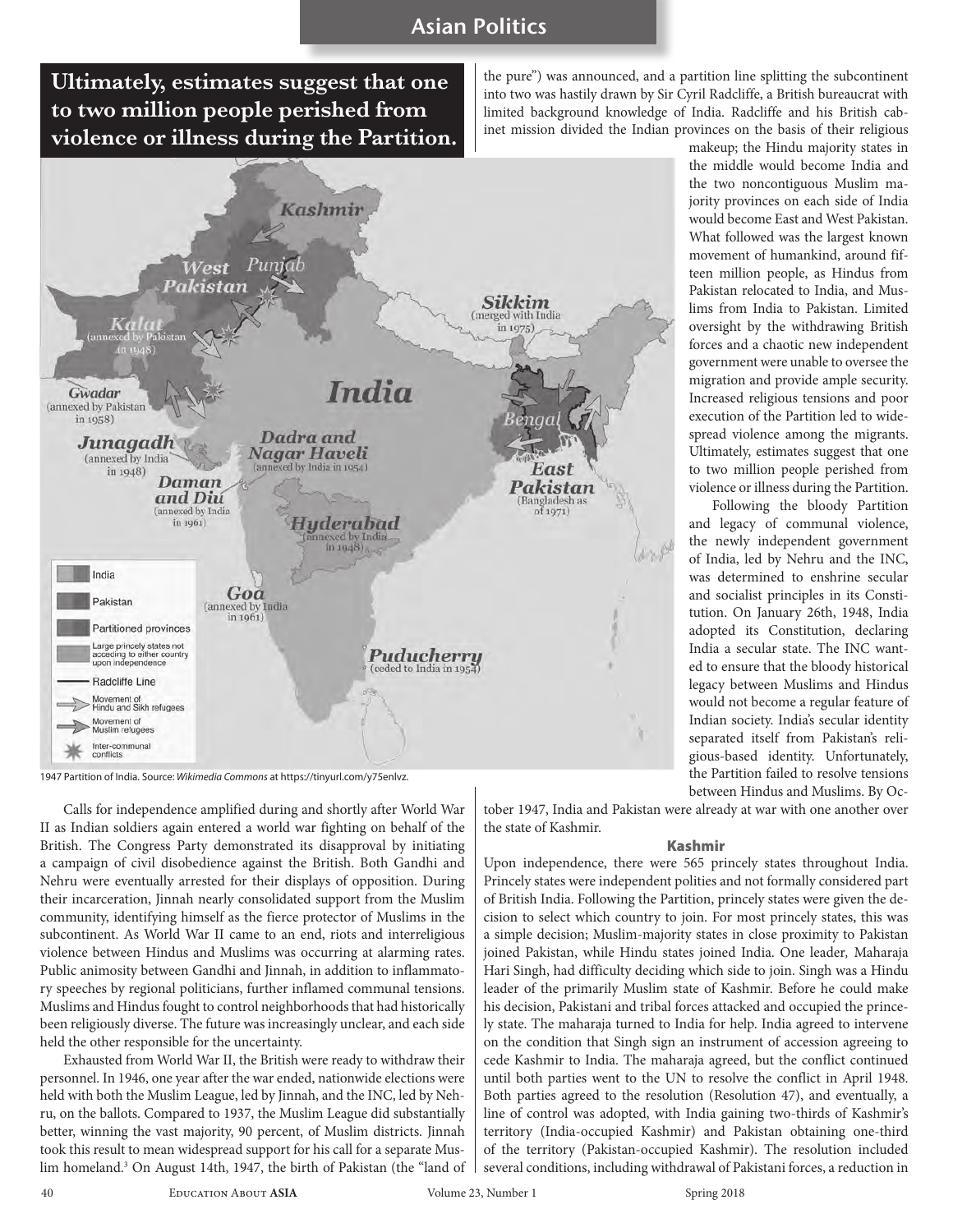

Source: *World Politics News* website at https://tinyurl.com/y8xko6m7.

Indian military presence, and an eventual plebiscite allowing Kashmiris to vote on the issue. Although both sides had objections, India and Pakistan agreed to the resolution and brought an end to the war. Despite the original agreement, the Kashmir conflict continued to be a defining issue between the two countries in the following decades. Since the initial 1947–1948 war, three additional wars have been fought over the territory, with no clear resolution in sight.

Kashmir remains a central issue for distinct reasons that reflect the founding philosophy of both countries. To Pakistan, a Muslim-majority province should be governed by a country founded as a Muslim homeland in the Indian subcontinent. To India, governing a Muslim-majority region solidifies its identity as a secular and multicultural state, and honoring the initial wishes of Singh. These conflicts are further amplified by the rise of Hindu nationalism in India and Islamic extremism in Pakistan, with both sides claiming Kashmir as an integral part of their homeland.

#### The Rise of Hindu Nationalism

Although Kashmir was a defining issue between India and Pakistan and Hindu and Muslims, the two-state solution failed to resolve internal tensions. Despite India's constitutional foundation as secular, strict adherence to Hindu and Islamic identities rose in popularity, specifically in the 1990s. Riots between the groups, in addition to Sikhs and Christians, occurred throughout the country from independence onward. The Kashmir conflict seemed to exacerbate the tensions. During this time, the ideology of Hindutva, a political movement embracing Hindu fundamentalism and identity, gained prominence. Likewise, Islamic extremism, within Kashmir and throughout India and Pakistan, also gained popularity.

The INC remained the primary party in power and maintained its commitment to secularism as a central tenant for nearly half a century. No party could gain enough power to challenge the INC until the Bharatiya Janata Party (BJP). The BJP's central philosophy centers on Hindu nationalism. From 1947 to 2000, the INC held the majority of seats in parliament, with the exceptions of 1977–1979 and 1996–1999, when the BJP gained a majority of votes. The increasing popularity of the BJP was not coincidental and occurred alongside increasing tensions between Hindus and Muslims, as detailed below.

One key event that sparked tensions throughout the country was the destruction of the Babri Masjid. The Babri Masjid was a mosque built in 1528 in Ayodhya, Uttar Pradesh, India's largest state. Many Hindus believed the mosque was built at the birthplace of the Hindu deity Rama. The



June 2017, India Prime Minister Narendra Modi waves to a group of supporters as he embarks on a four-nation tour of Germany, Spain, Russia, and France. Source: © Cronos/Alamy Stock Photo.

BJP, alongside the Vishva Hindu Parishad (VHP), a militant Hindu group, called for the destruction of the mosque and the construction of a Hindu temple. In 1992, while Hindus were performing a stone-laying ceremony outside the mosque during a political rally, a group of associated militants began destroying the mosque. Nearly 150,000 other participants joined in. The destruction of the mosque marked a critical turning point in Hindu– Muslim relations within India. Following the destruction, riots broke out in Mumbai, India's largest city, for several months. The riots eventually led to approximately 2,000 deaths, primarily Muslims.

Just as Mumbai was recovering from the 1993 riots, it experienced the worst terrorist attack in its fifty-year history. A series of car bombs detonated throughout the city and left 257 dead and over 1,000 injured. The attacks were believed to be coordinated by Muslims involved in the Indian criminal underworld. Following the attacks, Hindu militant groups such as the VHP and the Shiv Sena rose in popularity to fight what they believed was a growing assault on Hindu values. As more Hindus feared terrorism at the hands of Islamic extremism, they began to reevaluate the constitutional enshrinement of secularism.

In 1996, the first election since the 1993 riots, the BJP won a majority of seats in the parliament for the first time. The BJP ran on a platform of Hindu nationalism and pushed for the banning of cow slaughter, a meat eaten by Muslims, as well as reclaimed Kashmir as fully Indian.4 The BJP continued to gain in popularity at the national and state levels, as well. In the state of Gujarat, a key figure named Narendra Modi took office as the chief minister in 2001. Because he grew up impoverished and from a low caste, Modi was an inspirational figure to many Hindus and low caste members. Modi is a lifelong member of the Rashtriya Swayamsevak Sangh (RSS), an ultraconservative Hindu organization devoted to preserving and restoring Hindu identity in India, particularly through the establishment of a Hindu state. The RSS, the radical Shiv Sena, and VHP remain closely tied. Many members of these organizations become leaders in the BJP.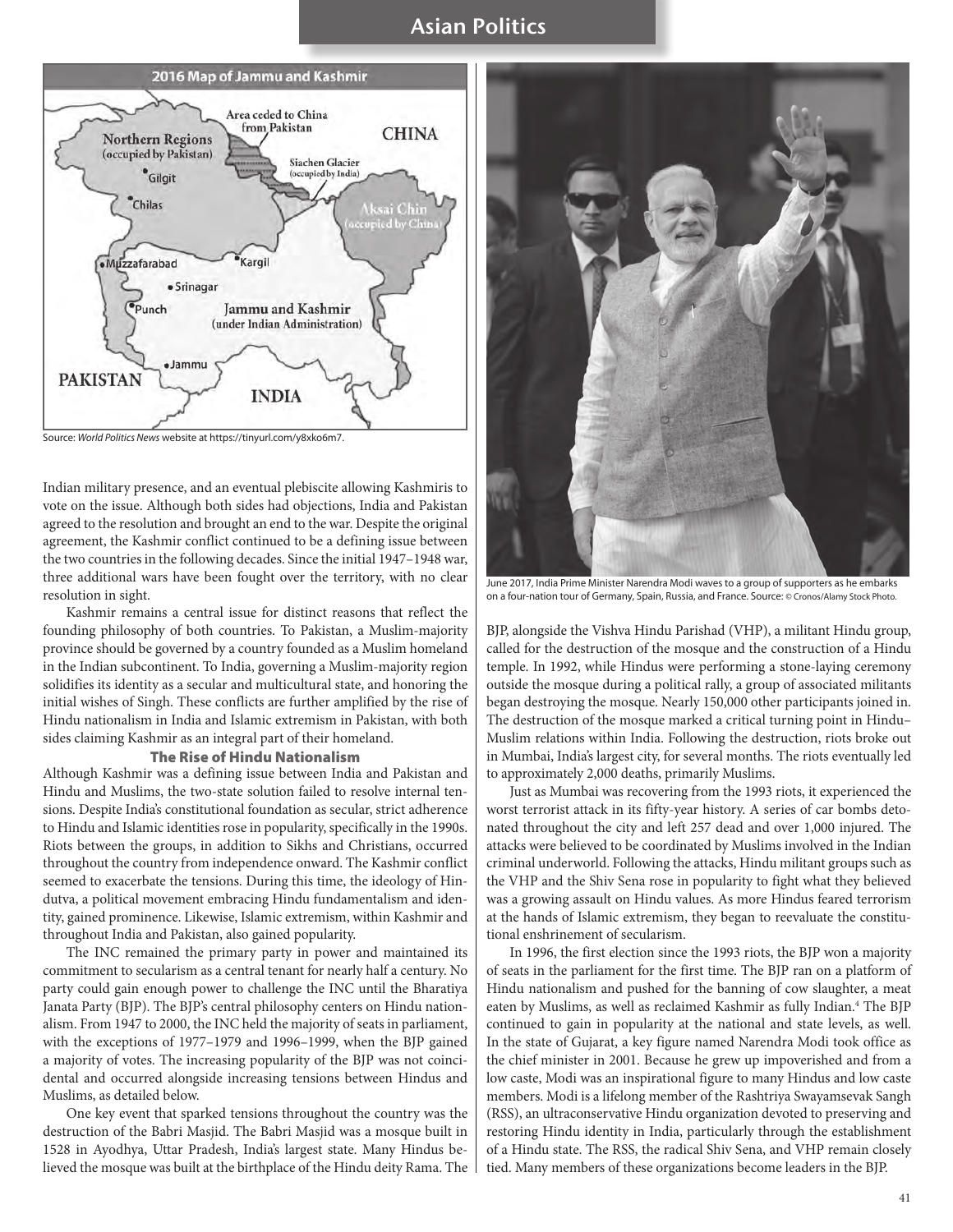**In 2014, Modi not only received a US visa, he was also welcomed by President Barack Obama at the White House and by 20,000 supporters at a Madison Square Garden rally.**

Prime Minister Narendra Modi speaking at Madison Square Garden in September of 2014. Source: *Indiawest* website at https://tinyurl.com/y8jzzvqb

In 2002, Modi's name would be brought to national and international prominence when a new set of Hindu–Muslim riots occurred in the state of Gujarat. As a train of Hindu pilgrims was returning from Ayodhya, it was attacked and burned by a mob of 1,000–2,000 villagers that were believed to be Muslim. Sixty pilgrims died in the attack. The train attack led to widescale riots in Gujarat. What made these riots so controversial was the response by the BJP government and Modi. Human rights organizations and scholars have claimed the BJP was complicit in the riots and failed to respond appropriately; some scholars have even called it *pogroms*, or "ethnic cleansing."5 Over 2,000 people, the majority Muslim, were killed in subsequent rioting. Another 150,000 were displaced and ended up in refugee camps. In 2005, Modi's ties to the riots led the United States to deny him a diplomatic visa and revoke his existing visa. Modi was the first official to ever be denied entry under the International Religious Freedom Act, which prevents US entry of a foreign government official responsible for violations of religious freedom.<sup>6</sup> An investigation by a Supreme Court-appointed panel in 2012 ultimately found Modi's actions not to be prosecutable; however, the report still found Modi to have a discriminatory attitude that justified the killing of innocents.

The controversy surrounding Modi's role in the riots ultimately did not tarnish his reputation in the eyes of the BJP. The BJP named Modi as their candidate for prime minister in 2013. Throughout the campaign in the following year, Modi attempted to distance himself from the Hindutva rhetoric he relied on in the past, invoking secularist language reminiscent of Nehru. Instead, the primary focus shifted to Gujarat's rapid economic development under Modi. However, the BJP as a whole still invoked nationalist rhetoric, including leaders calling for Muslim eviction from Hindu areas and for critics of Modi to move to Pakistan. Cow slaughter ban proposals remained on the agenda, and Modi would not condemn these remarks in his campaign. He also refused to apologize for the government response to the 2002 riots when asked if he was sorry.<sup>7</sup> Modi and the BJP went on to win an astounding majority in parliament, gaining 166 seats while the INC lost 162 seats, its worst defeat since independence. In 2014, Modi not only received a US visa, he was also welcomed by President Barack Obama at the White House and by 20,000 supporters at a Madison Square Garden rally.

The saffronization of India was well underway by 2014. Just as Hindu priests wear saffron robes, Hindu nationalists also adorn the color to signify their political and religious convictions. In the 2014 election, nearly every single district in northern and western India was won by the BJP. On the streets, vigilante Hindu groups such as the Bajrang Dal and VHP patrol neighborhoods throughout India with the intent of enforcing Hindu moral codes. Tactics utilized by this group include stopping trucks with cows being led to slaughter and beating or killing the driver, harassing couples for celebrating Western holidays such as Valentine's Day, or attacking women for being dressed too liberally.8 Modi continued to distance himself from his ties to the RSS and other radical Hindu groups in his public speeches, but the BJP policies and leadership selection demonstrate that the party refuses to uphold secular values. Modi also published books during the campaign highlighting the lives and contributions of RSS members.

Perhaps the clearest indicator of the BJP's ties to radical Hindu identity occurred in January 2017. At that time,

the BJP selected Yogi Adityanath as the chief minister (governor) of Uttar Pradesh, India's most populous state and home to the Babri Masjid ruins. Yogi Adityanath is an Indian monk and founder of the Hindu extremist militant group Hindu Yuva Vahini. The Hindu Yuva Vahini has participated in many concentrated efforts, including public cow protection campaigns, fights against Hindu–Muslim marriages, and *Ghar Wapsi*, mass conversions of Christians and Muslims to Hinduism.<sup>9</sup> Adityanath has a long association of calls for violence against Muslim communities, including a call to kill 100 Muslims for every Hindu killed.<sup>10</sup> The appointment of a radical religious leader as the chief minister of the largest state in India signals the BJP's intent to move away from the secular roots of the country, as well as tacit endorsement of violent strategies against minority communities.

### Broader Implications

Ethnic and religious violence is an unfortunately common experience throughout much of the world. However, the shift toward Hindu nationalism over the past few decades has potential security implications beyond domestic politics. For one, both India and Pakistan became nuclear states in 1998. Although India had been developing nuclear weapons since the 1970s, its 1998 test occurred under the direction of the newly elected BJP government. Shortly after, Pakistan responded with its own nuclear test. The tests resulted in international sanctions against both countries, but it did not eliminate the nuclear programs.<sup>11</sup> By 1999, both states were engaged in another war in Kashmir, after Pakistani forces infiltrated the Line of Control. Known as the Kargil conflict, this standoff was the first instance of direct conventional warfare between two nuclear states, and perhaps the closest the world has come to nuclear warfare.

The rise of Hindu nationalism and BJP's prominence has profound potential ramifications for India's relationship with a nuclear-armed Pakistan. It is already evident that Hindu nationalists take a much more hard-line approach when it comes to security, especially as it relates to Muslims or Pakistan. This can increase the likelihood of conflict initiation between Pakistan and India, most likely in Kashmir. One particularly concerning stance is the view from both Pakistan and India on first-strike utilization. Generally, nuclear powers hold to the norm of only using nuclear weapons in response to a first strike, which results in what is traditionally referred to as mutually assured destruction (MAD).<sup>12</sup> Because both sides know the other will retaliate, it prevents the other side from utilizing the weapons. Pakistan has always gone against this norm by maintaining that it will consider a first-use policy of nuclear weapons. In contrast, India has generally held that it will only utilize nuclear weapons on a second-strike, or